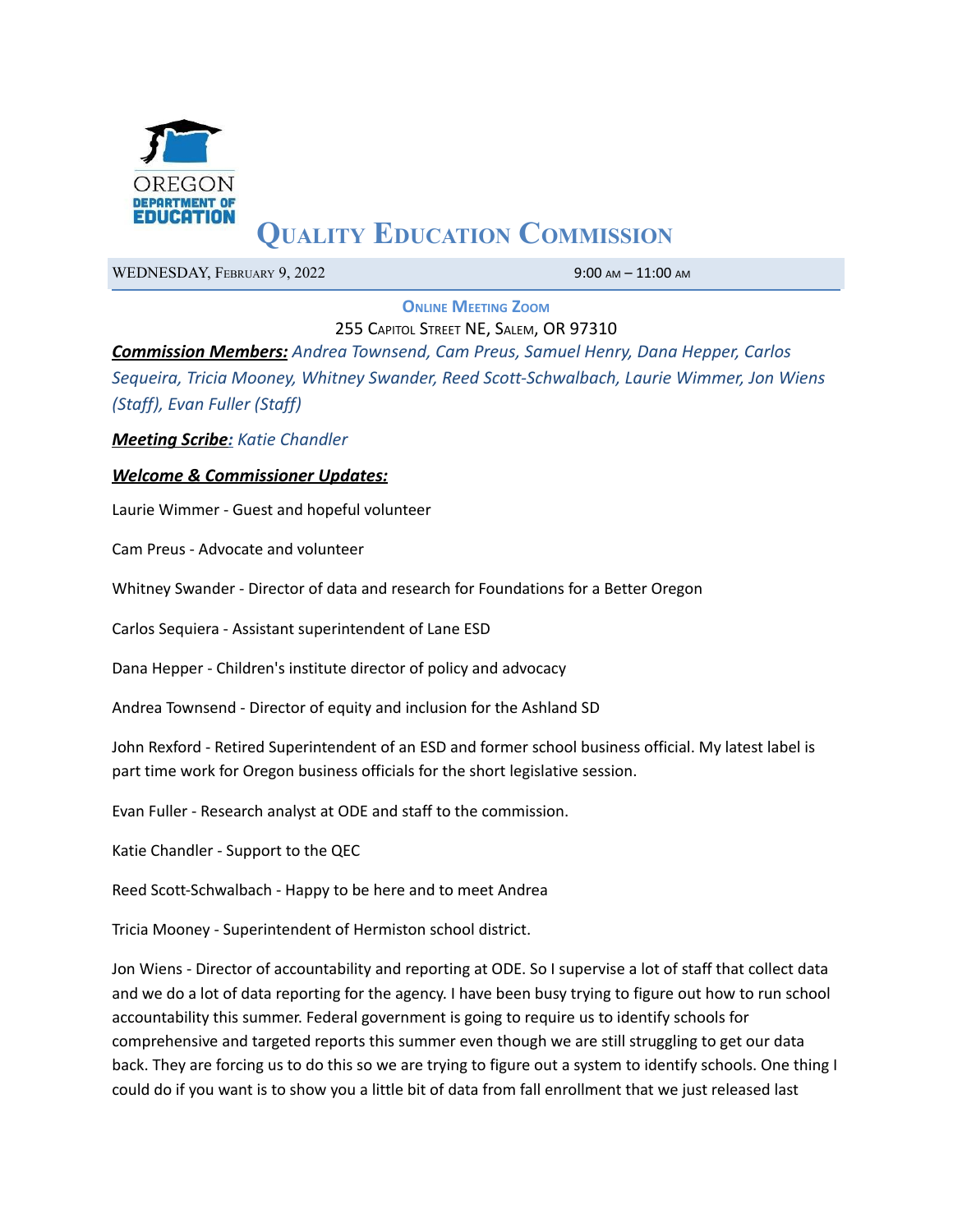week. Elementary enrollment continues to be depressed. Kindergarten enrollment is up in Fall 2021 but well below 2019. We usually see gains from Kindergarten to first grade of about 1,000. Cohort sizes continue to decline in elementary. State population for 0-17 declined by 4,000 from July 2020 to July 2021, according to PSU estimates.

## *ODE Directors Report*

Colt Gill - Director at ODE. Sharing about the legislative session. It's a short session. There are fewer bills but still very active. ODE and the governor don't have options to bring bills forward to legislatures or to the legislative as a whole during short sessions so most of these come from legislators and engagements with other stakeholders and so we are just helping to weigh in to many of these. There are a couple bulls we have been more involved in. The first one is to add ODE to the educator equity act. It impacts school districts and ESDs and has a statewide goal to better match the racial and ethic demographics for the students they serve but it doesn't hold ODE to that measure so we are trying to add ourselves into that. The other one that I will talk about is house bill 4030 related to the education workforce. There are some challenging things in the bill but it includes stream lining of background checks to expedite hiring. It has a couple of things for TSPC for educator professional development and educator license. It does ask ODE and TSPC to open a statewide portal for education jobs in Oregon. It asks anyone with a teaching license in the executive branch of government, which is mostly some ODE staff and a few others in other agencies, to commit to substitute teaching 5 days per year in school districts. It has some grants that go to school districts to support recruitment and retention and diversification of the workforce. It has some other grants focused on reimbursement to sub teachers and instructional assistants for training costs. Then reducing report requests from the department to the school district and some efforts in teacher prep time. Those are the key components of it.

We presented to the joint committee of ways and means education subcommittee. This is a report that they wanted on consolidated grants. The effort here is the way Oregon funds schools are in the two buckets. State school fund which souls represent a base level of funding for all school districts to keep them operating well. That's a large number. But the growing addition to that over the last several years has been grants and aid for K-12 education and during the Kitzhaber years it was filled with a number of grants that were competitive in nature. There was a lot of push back from the field to make those grants more formulated so that if you qualified you didn't have to apply in a competitive nature but if the district qualified they would receive those fundings. Most of those are that way now. But they have grown in number so from 2003 there were 34 grants and in 2021 there are 108 of these kinds of grants. These create challenges on all sides and more for the small school districts. The small school districts often have a single or two administrators that help them complete all the applications and reporting and track all the spending and all the aspects of receiving those grants. Having 108 now is very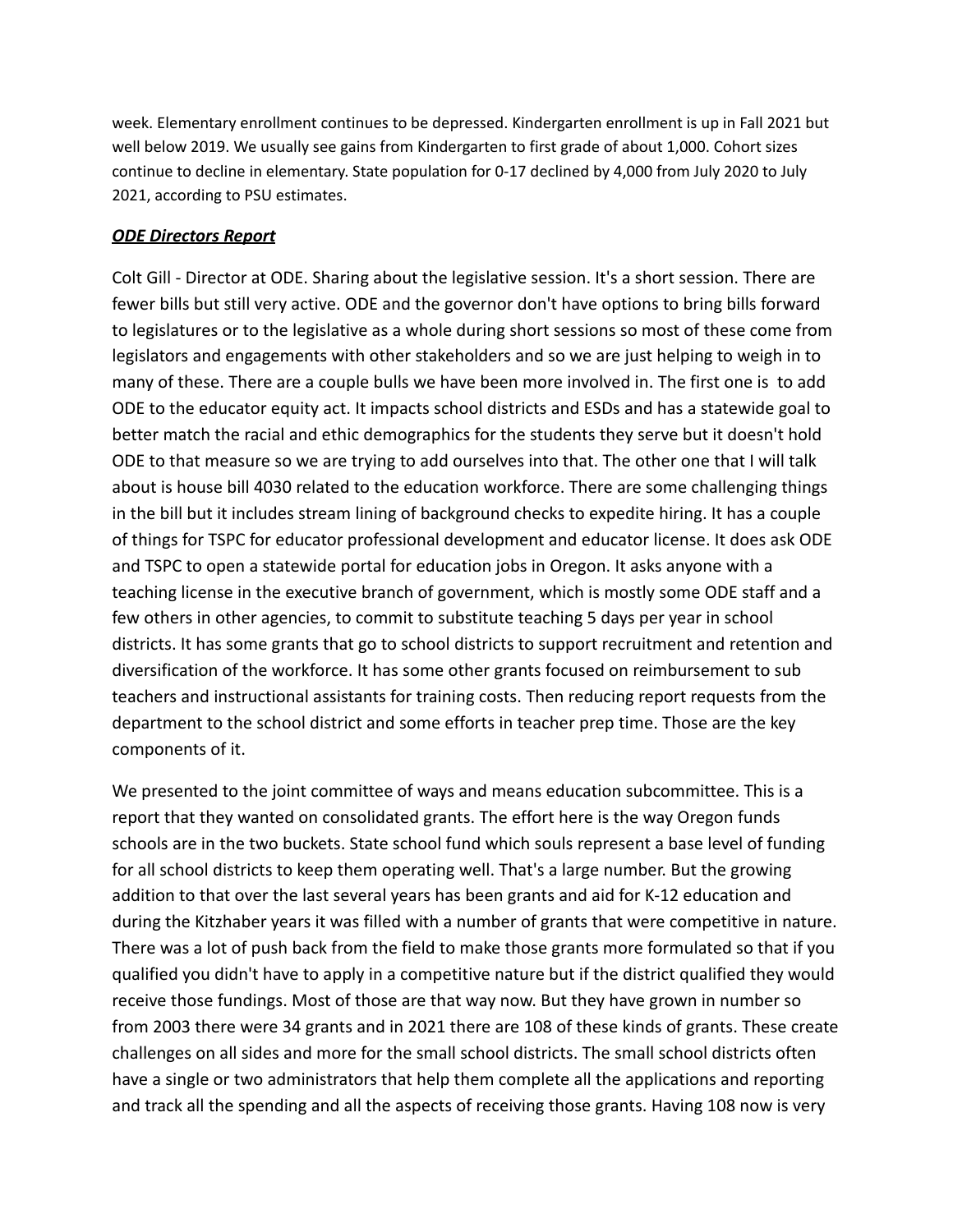challenging. Back in 2011 1/3 of the grants were state grants and ⅔ were federal. That includes titles 1, 2, and 3. That has flipped and now ⅔ of those are state grants and ⅓ are federal grants. The legislature has continued to add funds outside of the state school fund. Oftentimes that's because there has been a desire to elevate something politically or certain groups know it works well for kids. That allows the legislature to target what they want to invest in. The other reason they do it is because to hold higher levels of accountability than the state school funds allows them to hold outside of the independent auditing that happens with those. They have other reports that are given to the legislature and sometimes the media is involved. Over the last four sessions the legislature has asked ODE to reduce the number of grants but the grants were created by legislators or the federal government. We have given examples of what grants can be consolidated but each of those legislative sessions the legislature added more then were reduced so we continue to grow. So we provided this report that is linked in the chat. And there is a slide deck that I can put in there. There are a number of things we will be doing over the next few years. One of them is whenever a legislature comes up with an idea we do a legislative analysis and fiscal impact statement. We will add in some ideas that would help them either make it more streamlines for the district or the departments. In relation to this we did already start the work and on Tuesday we sent an announcement to all the districts and partners which does line the high school success, students investment account, the school continuous improvement plans, Perkins for CTE, chronic absenteeism funds, everyday matters, early indicator system. instead of having all separate processes there will be a single process for the reporting and engagement. None of this currently changes the legislation so our next step is to go to the legislature and say we put this six together but there are still duplications and things that the legislative or ODE doesn't need from the district for this to function and the time lines don't match up.

## *Writing Subcommittee*

Carlos Sequira - update on the writing subcommittee. Dana, Whitney and I had a really good conversation with Colt Gill. I think it will be critical to the outcome of the conversation we have with Scott and Colt. The things we brought to Scott Nine a few days ago when we met with him. It's going to be critical that we capture that and move forward with the response and the direction we get from them. In the report I noticed there is a lot of hypothetical language, a lot of guessing and estimation of what was going to happen looking ahead of 2020 to 2022. We talked a little bit about the length of the report and not just looking at the language but the length of the report and what's included in the report. One of the things that we talked about with Scott Nine. Another thing that caught my attention is that Colt said holding ODE to the accountability measures. So coming into our conversation with Scott what is the role that ODE has played in the writing and the design and drafting of the report and what will it be moving forward because I believe that Brian Reeder was the bulk of the writing. Was there any other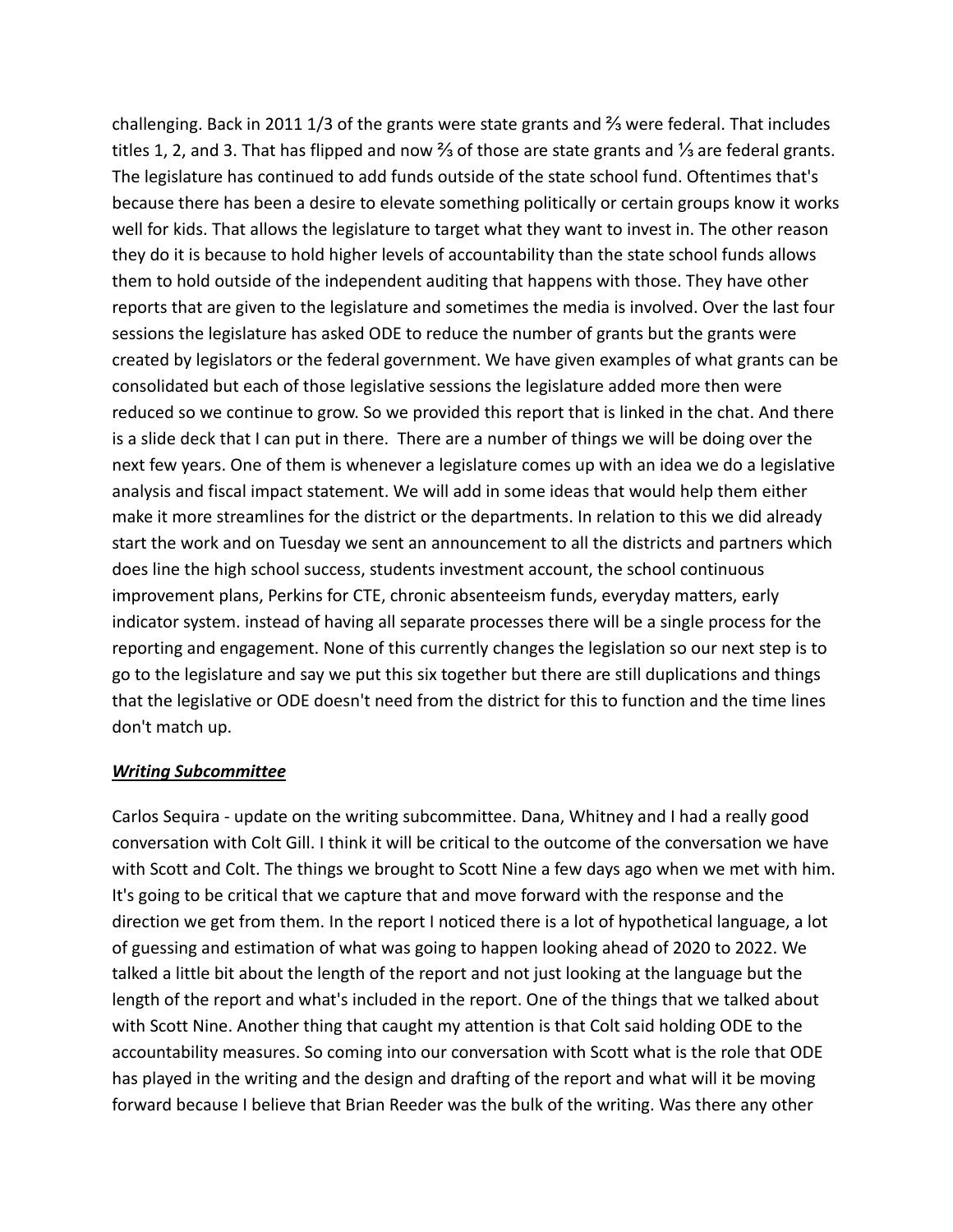person working with him? There is a lot of forecasting of how much the funding will impact certain programs and I am curious about what that looks like in the next few weeks. I uploaded the 2020 report as a Google document and we have started editing that.

Dana - I feel like Carlos and Whitney have been talking about the best practices piece of the report and other obvious things that we need to talk about is the money side of the report. I do think it's critical that in the upcoming report we articulate the agreement that the underlying structure of the report and the QEM funding model needs to be revisited. We have attempted to make some changes that are possible in the exciting structure. To better estimate the cost of quality public education in Oregon. That we should state those really clearly without rewriting the whole report. How can we keep it shorter and tighter?

Whitney - I will add on that one of the things that I asked Scott is for his perspective as we think about the update to the 2022 QEM is a lot of the measures, colts discussion about the ongoing assessment challenge is how much weight we put on individual student outcomes related to test related to specific milestones like graduation. Those are really lagging indicators of other measures of quality in schools. So that was the progress markers in the SIA are very much attending to issues of school culture, issues of equity and how those things get operatilized across a school and a district. I was asking for what that reporting was looking like and where we could pull in our best understanding of how that implementation is going and how kids are. His response was that there are a lot of really big things happening. He mentioned the consolidated guidance that was released yesterday by ODE looking across the six grants. He indicated that some other dates about some additional reports that will be coming out on the 12th or 13th. It will be the first reports about the implementation of some of those more school community level or district community level indicators. He indicated that February would be a good time to look at this. He also encourages us to look at some of the recent audits from the secretary of state that was asking some of these similar questions.

Carlos - One of the comments that Scott made was he was going to meet with Colt and try to respond to both questions. Both issues like the one that Whitney posed around is how do we measure student outcomes and how do we measure that and in my question to a lot of the language about the SSA act that we will be doing this and it will be impacting. So I think that Scott pointed this out to go look at the audit from the security of the state. I think that ODE needs to take strong responsibility for the implementation of this funding. What Scott is talking about I think that when you mentioned the district community indicators I think he was talking about the progress markers the 15 ways to measure success. Its not connected to a student performance, but I think that instead of saying go find this information, I think it should be the other way around. Here is the information and how this funding has impacted this program. There are a lot of and I think that I was part of the committee that wrote the report but I think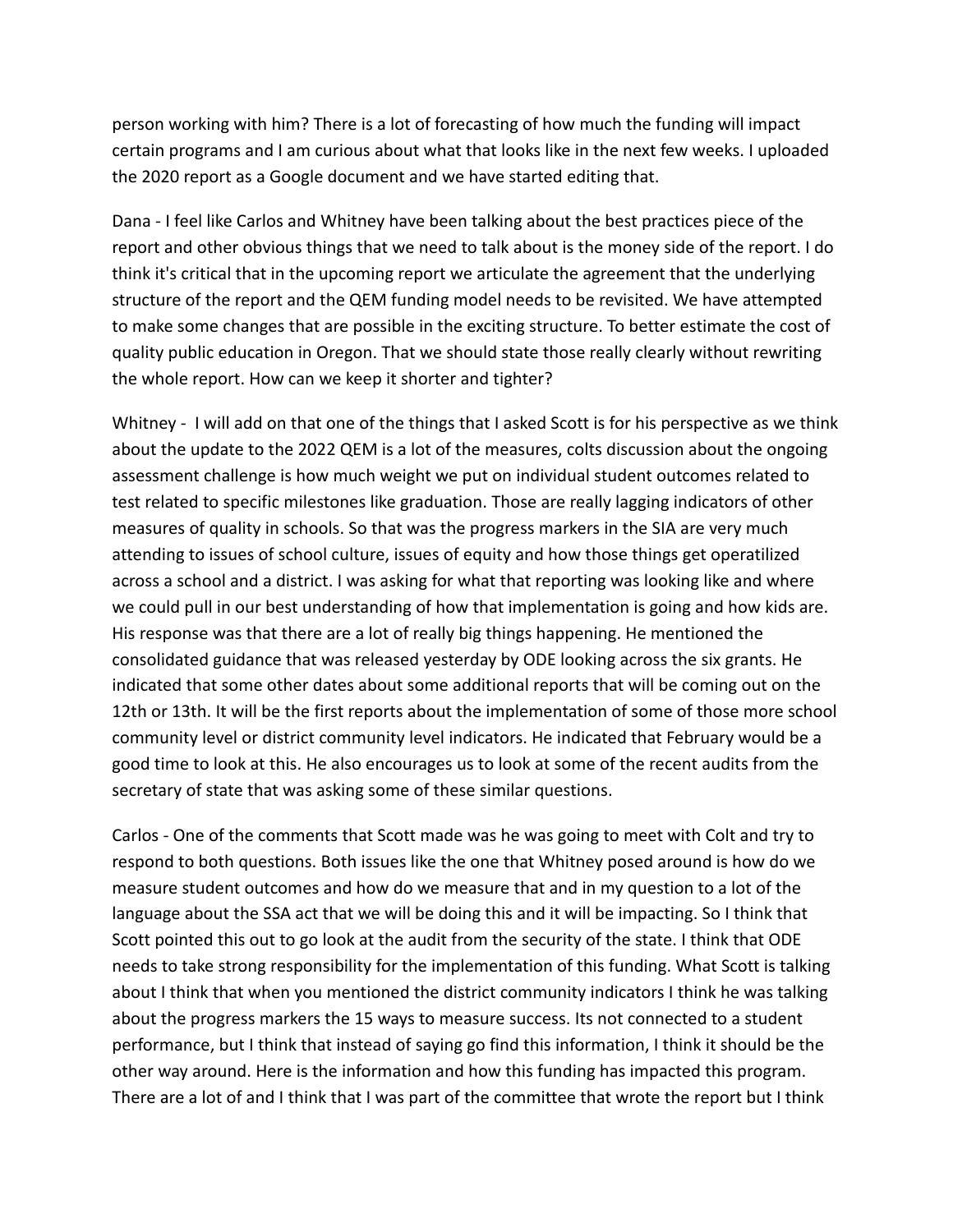there is a lot of deficit language in this report. There are a lot of we're not doing this and we need more money to do this. I think , you heard colt 8.4 billion additional funding, essar funds so I think it's time for us to begin to build and say this is how this funding impacted these programs and this is how much more is needed but I think since 2021 the narrative of this report has been about we need more money to do this than this would happen. And I know that is unfair to measure that progress in a pandemic. But at some point how do we shift that language in the report to begin to build and shift that narrative and continue to identify what are the needs and what best practices are needed and how much will it cost, i'm concerned that there are people asking me what is the accountability and how is that money spent. I have to report to my board. On some note we have to legislate and this is how the funding is impacting the system or to Whitney's point this is how the system needs to shift to really assess and measure if that funding is having an impact or this is how we need to measure how this funding is impacting our students. We need to frame better and capture what this new QEM report will be.

Tricia Mooney - I agree with everything you said Carlos as you were talking I was wondering if the maybe the communication of that is that these are the investments we are able to make and the importance to stay the course and continue those investments but those could be a growth plan to grow so I will use an example in Hermiston we have three social workers that are on staff that's the investment we are able to make this is what it would cost for there to be a social worker per so many students so when we talked about the assumptions. We talked about nurses per student or counselors per student. These are the investments we are making and it's critically important this would be the funding to grow what we have done so it kind of ties both pieces. These are the investments we have made and how much it cost to grow that to allow us to have this service per so many students.

Reed Scott-Schwalbach - Thank you Carlos for bringing up the deficit language and John I'm actually thinking back to what you were talking about around how so we want people to respond to the report we want people to see the importance of what we believe are those inputs that create a good system. Here is what happens when we have this type of support and I would say the document is really dense and my question is to John do we have some support to help elevate this report to a level of people will respond to more?

John - I'm not aware that we have that support yet. I think that is spot on to how we make this accessible to be able to get some of that and those dense words into a form that we can help communicate our thoughts and recommendations.

Evan - There are no resources yet but I did have a talk with Cindy Hunt. What we talked about was needing some support for the commission. They are introducing a package to staff to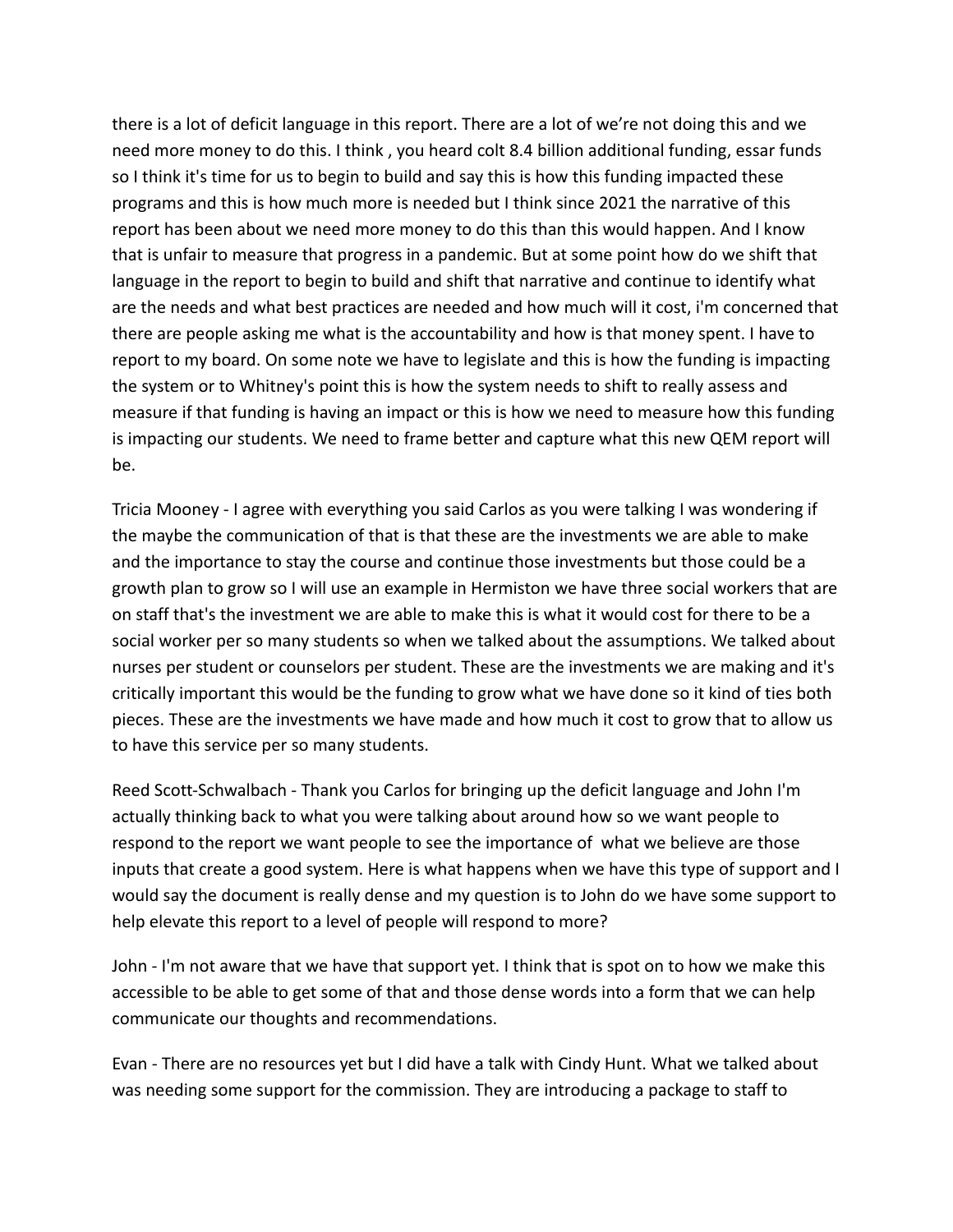support the commission to add a research analyst 4 which is my position. Also a policy analyst 3 to do some of the administrative stuff like writing. So there will be that resource. As far as graphic design stuff I think Brian relied on the support from DAS and the DAS printing office to do the graphics. Cindy did say that there is an ability to contract for an external writer so I don't see there not being an opportunity to contract for services for graphic design as part of that. I didn't know specifics of what support the commission desires. There is and has been expressed that there would be support for something. I just didn't know what to tell Cindy. It's not my role to pick that something.

Reed Scott-Schwalbach- - Evan that is super helpful to know. I think my question would be if we are contracting with somebody that is taking our information and creating graphics what information do they need to whoever is going infographics what is the information they need from us to be able to do that.

Evan - Well I think it would depend on what you want them to create. So they want to make it visually compelling of the data you decide is relevant to include. They would need to know the data you want displayed.

John- That would tie to some key messaging that we want to develop.

Carlos - So I have to confess that I have been really happy about doing some of the initial uploading of the work and having the time to meet with Scott. But I think right now maybe us being a writing subcommittee, I don't feel like I have the skill set to take on the responsibility to write having said that, I think that having some body that has grant writing experience this person would be working with somebody that has the expertise of graphic design. So that this report becomes more accessible to our stakeholders. And that's the help that I reached out and offered a few meetings ago. That we do have somebody in our agency that we contract with that is an expert that has the expertise in this area and could take that on. Yes to Reed's comment around making it more accessible. Also along the same vein how do we present the content that is the content that we want to capture in this new report. How is it going to be presented and also how much of it. The document can be cut in half. Having the infographics can help.

Dana - My instinct is to focus on designing an executive summary and really focus on making an accessible four page kind of easy to access summary of what we want to say and then there will be some technical stuff that has to be there. Like the comparison of current spending to quality education model financial estimates and to tie what Carlos and Tricia have been saying together in the last reports executive summary there were a series of recommendations from the QEC and I think that we could speak to where it is true we could speak directly to progress that has been made on those recommendations and speak to whether the recommendation holds. Do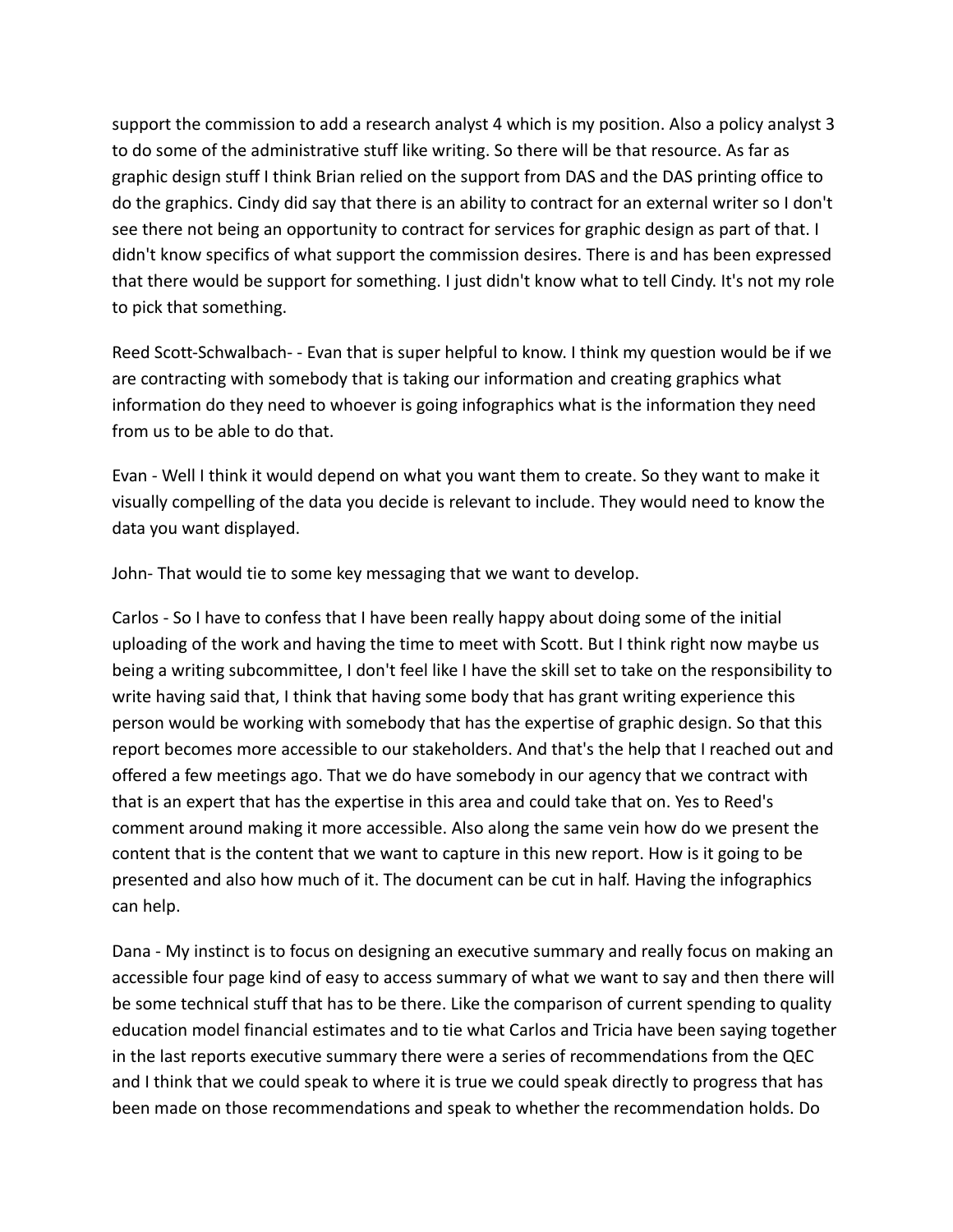you think the recommendations are still the same? I think the direction we were pointing to two years ago is still the same now. We can speak to concrete progress being made on those. I think we can say meaningful things on the topics we want to talk about with some visuals. I think a graphic designer would help us.

Carlos - The 2020 report is in Google now. I think we should take a look at the executive summary and stary identifying based on the conversation that we have been having. What needs to be prioritized in that executive summary that should stay. And if you look at the comments and suggestions that are already on the document then you might see some of the things that you can contribute too. I guess over all is what's in the executive summary that needs to stay or needs to be rephrased. I would draw the attention to the equity stance section, the QEC beliefs core values. Thinking about the language that we were speaking. Moving from a deficit language to more of an asset based language. These are the recommendations that can move systems forward. Anything else Dana or Whitney that as folks look through the executive summary that they can be thinking about as they read it. I'm struggling with this question but since we have not prioritized what it is we want, it's difficult for me. That's going to give us direction in how to edit and how to make the most edits. Once we prioritize what we want to say and what should be included then we can look at the report and remove sections as needed.

Whitney - I also hear what you were saying John in how a recommendation for a scope of what goes in an updated report could be really helpful. We can redline sections of the report. We can identify where we want for example for Danas recommendation that we look at the recommendations that are in the report and update the progress as part as in the indication. We have some narrative about the updates that are occurring to the model itself. Updates in the sense that we found some things important that are missing and were adding them in like school nurses. I'm hearing from you John that there is a potential next step that would be an outline of what an updated report looks like because the 80 pages is too much. That can then help us windle down. I also want to mention that I think that I am new here and am feeling the lack of capacity that Brian Reeder provided to this process and so just maybe in our next conversations with Colt we can say we really need some project management and drafting report and ideally that would also include some graphic design. A request back to ODE. So this can be a reasonable undertaking of the commission.

Dana - What I'm wondering if we literally dont write a brand new report. If we just focus on writing a really solid four page 2022 update and then we say for more details please refer to the 2020 report with these caveats we have talked about in the four pages. One thing to consider.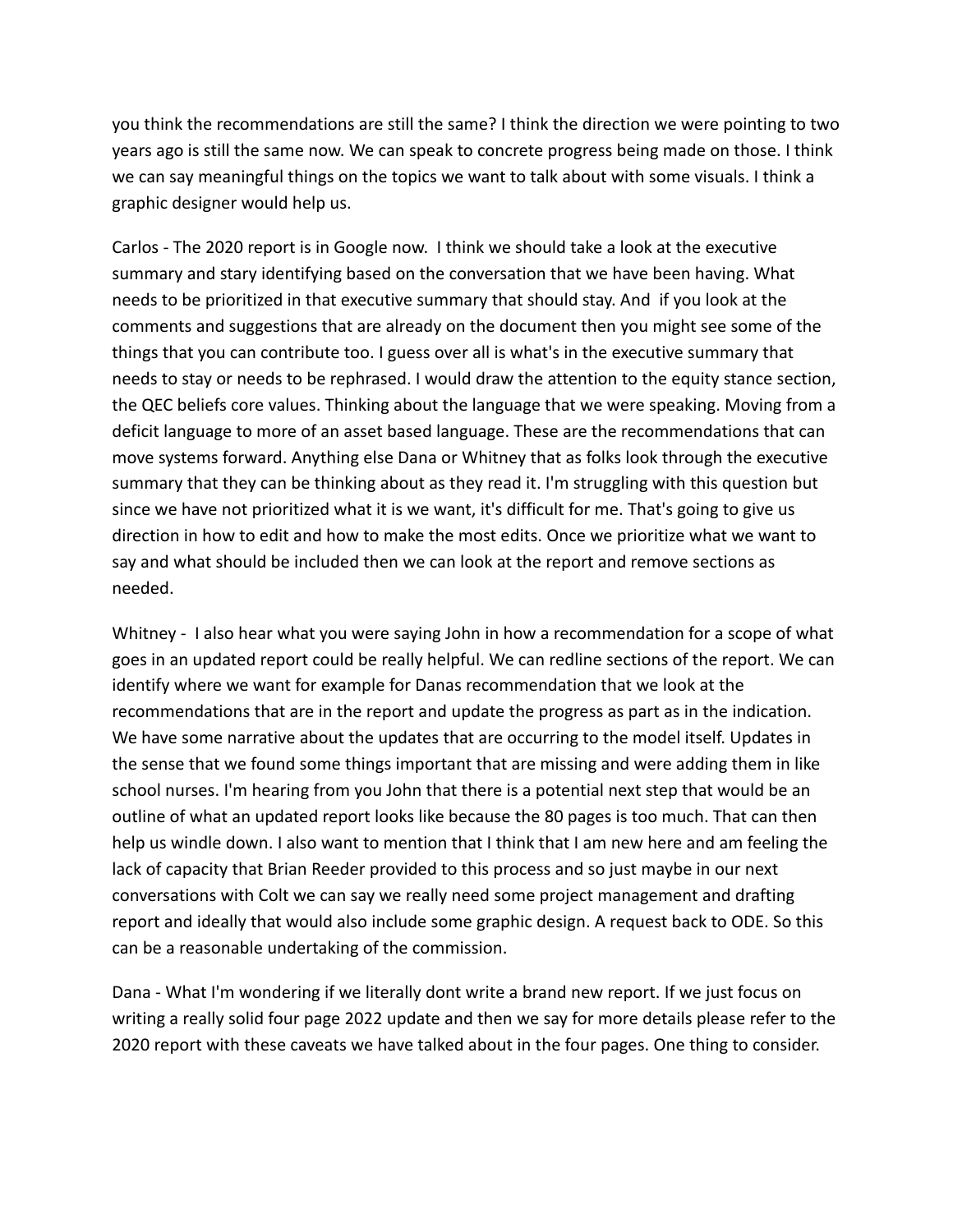John - I love the concept Dana but I'm not quite there yet. But if time runs out we can consider it.

#### *Costing Model Subcommittee*

John Rexford - We have been trying to walk through the assumptions and input information in the existing model. We have met several times as a group and we have created a running Google doc that captures our tentative agreement and going back each time we meet again to confirm the attentive agreement. But we are looking at all the variety of inputs Evan has done a great job of opening the curtain and letting us show the wizard behind the curtain and we have found some really some interesting gaps if you don't mind I am going to roll thru this and summarize some agreements we have come too and then we can circle back and do that longer conversation. We found some big gaps, for instance we didn't have any school nurses in the elementary level so our subcommittee concluded that we should have school nurses at the level of 1 to every 750 students. We have tried to cite where we have gotten this notion. School counselors in 1 to 250 students. We cite the location there. Part of this was to cover both the notion of having some folks available to do traditional school counseling but some social and emotional behavioral support in the schools. We looked at the deficit and there was great information on how much school supplies the teacher provides to the classroom. We have talked about adding that into the program. We had a long conversation about longer teacher contracts to allow for some mentoring and PD support. This was based on the four of us putting out our best thoughts in a professional judgment. We have talked to Evan about some of the cost drivers and growth index we are still working on. We updated the model of computing devices in schools which was historical at best where at an assumed 1 computing device deceives every 6 students. We have put in the model of certified librarian at each school. Still working on a variety of support for non classroom positions. We will still look for more information for technology financial problems to boost up our autquicy of cyber issues. We are going to confirm that we are going to use substitute cost based on data and escalating on average teacher growth rates. We are working with Evan to go through the model itself. We want media center assistance to roll up to 1 fte for each level. Still continuing looking at extracurricular activities. There was a slow change in the model for a staff family resource center at 1.0 at each level. Need to parse out core or program in existing model staff numbers for P.E assistant and music. We looked at some new approaches to tutoring and how that might fit in the model. We also need to review class size across the prototypes and we are pruning that activity. Dana, Whitney, Reed and Tricia any other thoughts from our sub committee work?

Tricia - sounds to me you captured what we talked about.